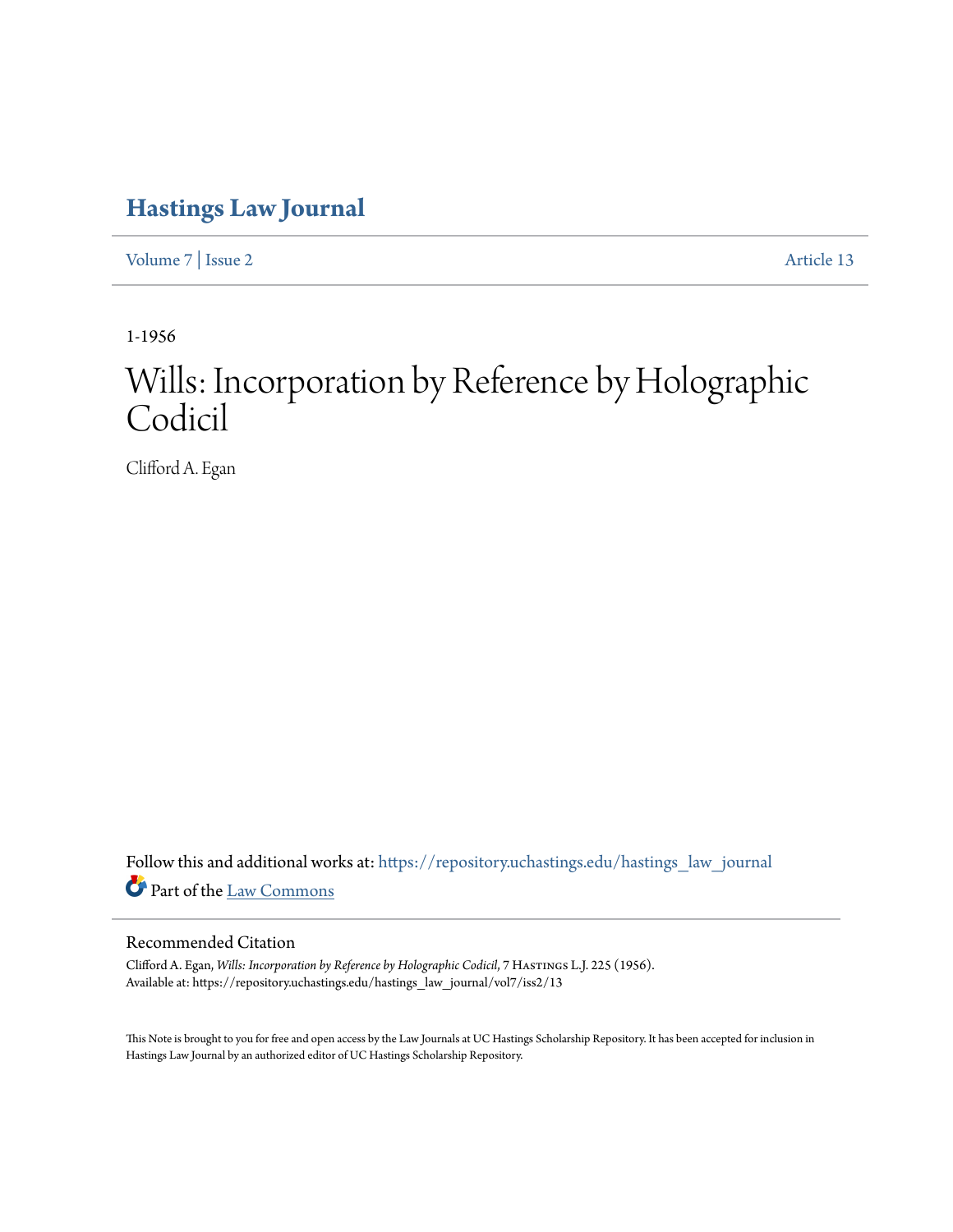carrying out the intent of the settlor as balanced by the community's interest in protecting the well-being of wife or minor child.

Some cases which have allowed the income of a spendthrift trust to be reached have predicated the decisions on the construction of the creating instrument by reasoning that the settlor did not *intend* that a wife or minor child be excluded.<sup>33</sup> Such decisions are strained. It would be more realistic to state that **if** the settlor had such intention he would have expressed it. The underlying bases of such decisions seem to be that of public policy in allowing the trust to be reached, and it would be more desirable for the courts to state frankly that spendthrift trusts are not immune from support or alimony claims.

The public policy argument should also apply even where the wife and minor child were specifically excluded. However, in *Schwager v. Schwager*,<sup>34</sup> the court refused to go this far and gave effect to the express intent of the settlor. In *Brant v. Brant*,<sup>35</sup> under a statute which allowed the income to be reached for support of wife or child, the court refused to allow the *corpus* of a spendthrift trust to be reached for support of minor child.

It is submitted that in jurisdictions where the question is still open or inconclusive, the courts follow the principal case and other cases which have allowed recovery for support or alimony. Especially should the courts be thoughtful where the welfare of a minor child is concerned. At least in the absence of express exclusions as in *Schwager v. Schwager,* the courts would tend to promote what seems to be justice by adopting the position of the American Law Institute which provides:

"Although a trust is a spendthrift trust or a trust for support, the interest of the beneficiary can be reached in satisfaction of an enforceable claim against the beneficiary, (a) **by** the wife or child of the beneficiary for support or **by** the wife for alimony; <sup>3</sup> <sup>6</sup>. **. ."**

*Rudolph Limon.*

WILLS: INCORPORATION BY REFERENCE BY HOLOGRAPHIC CODICIL.-Sometime prior to April 6, 1947, Dexter G. Johnson typed out his last will and testament but did not date it, sign it, or have it witnessed. On April 6, 1947, he added on the same piece of paper in his own handwriting a testamentary disposition to his brother. He concluded by writing "This will shall be complete unless hereafter altered, changed or rewritten," whereupon he dated and signed it.

Out of these facts arose the case of *Johnson v. Johnson."* The court held that the typewritten paper was a will, but could not be probated because it lacked the formal requisites of attestation. However, they held that the written addition was a holographic codicil which incorporated by reference the invalid will and therefore the intentions of the testator, as stated in the typewritten and hand written papers, could be carried out.

This was a case of first impression in Oklahoma and added that state to the list of states which recognize the doctrine of incorporation by reference.<sup>2</sup>

*as In* re Stewart's Estate, 334 Pa. 356, 5 **A.2d 910** (1939) **;** Thomas v. Thomas, 112 Pa. Super. 578, 172 A. 36 (1934); England v. England, 223 Ill.App. 549 (1922); In re Moorhead, *supra*<br>note 7; Tuttle v. Gunderson, *supra* note 9; Eaton v. Eaton, *supra* note 11.

*81109* F.2d 754 (C.C.A. 7th 1940); *cf.* Board of Charities v. Kennedy, **3** Pa.Dist.R. 231, 34 W.N.C. 83 (1894), where the court in dictum declared that an explicit provision excluding the spendthrift trust from claims for support would be totally void.<br><sup>35</sup> — Mo. App. — 273 S.W.2d 734 (1954); *accord*, Buchner v

(Pa.Mun, 1939) (beneficiary entitled to income, held corpus unreachable) **;** Erickson v. Erickson, 197 Minn. 71, *266* N.W. 161 (1936) **;** cf. Zouck v. Zouck, *supra* note 15.

**R1ESTATEMENT,** TRUSTS § **157** (1948 supp.).

**'279 P.2d 928** (Okla. 1954).

**21 PACE,** Wu.Ls §§ 251-55 (3rd Ed. 1941) ; 4 BAYLOR L. REv. 211 (1952) **;** Annot., 21 A.L.R.2d **821** (1952).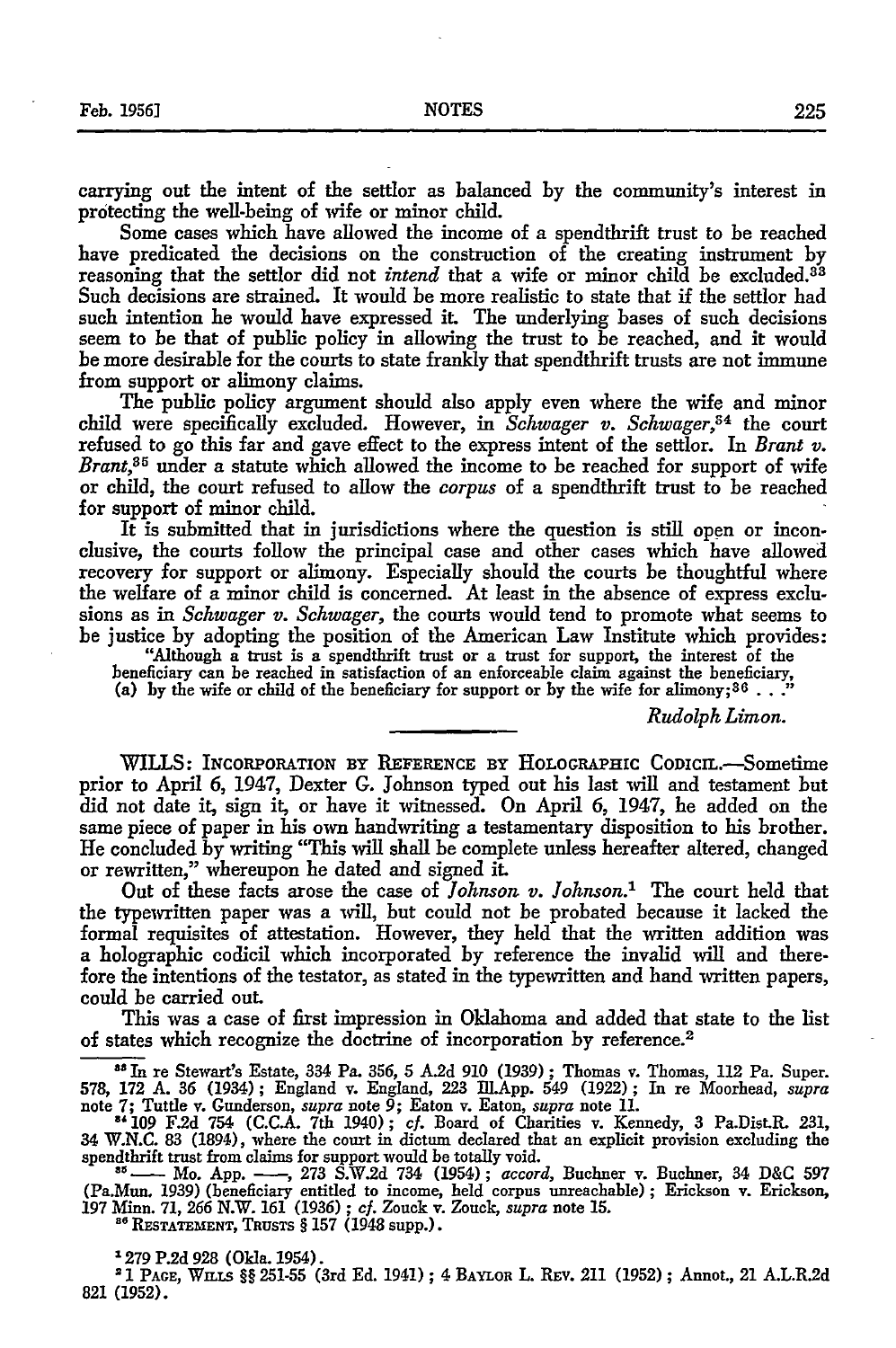While the doctrine is not new, there has been a reluctance to extend it, especially where a holographic codicil, not requiring witnesses, is involved. This is caused not only by the fear of a greater opportunity for fraud,<sup>3</sup> but also because of the confusion surrounding the doctrine. The problem is made more complex by the courts' indiscriminate use of the terms "incorporation by reference," "integration," and "republication." While these courts may come to a just result, the reasoning leading up to it is sometimes so confused that it affords no sound basis for an extension of the principles involved. As an example, the principal case speaks of republication throughout its opinion, yet holds that the codicil incorporated by reference the original testamentary document.

The doctrines of republication, incorporation by reference, and integration are separate and distinct rules which should be distinguished.

The theory behind the rule that a codicil republishes a will is that by referring to a testamentary document it implies that the document still represents the desire of the testator as of the date of his latest writing. And therefore it is still meant to be his last will and testament in so far as not changed by the addition.<sup>4</sup> It is because of this reasoning that a will, invalid because of undue influence, may be republished by a codicil made under conditions which were free from undue influence.5 The doctrine is technically applicable only to a valid will<sup>6</sup> (i.e., one which is capable of probate) because a will cannot be republished if it has not already been published. But most courts when discussing the problem of republication make no distinction as to whether the original will is probatable or not. In addition, many of the courts talking of republication, as in the *Johnson* case, apply the rule erroneously, and when they do allow probate of the will, their decision can more easily be justified on the basis of incorporation by reference.<sup>7</sup>

The theory of incorporation by reference is that a will or codicil meeting all the statutory requirements for validity may incorporate into itself, by an appropriate reference, a document, or written paper, whether it is a will or not, and once incorporated takes effect as part of the will for the purpose of construction.8 The doctrine has the following requirements: (1) There must be an intent to incorporate the instrument; (2) the document to be incorporated must be in existence at the time of the incorporation and not just by the time of probate; (3) The document must be referred to with reasonable certainty; (4) The document must be in fact identified as the document referred to; and (5) The document must be the one in fact intended to be incorporated.<sup>9</sup>

It has been stated<sup>10</sup> that the doctrine of incorporation by reference depends on "the existence of a valid will or codicil which can stand by itself as a probative instrument, *and a non-testamentary paper of some kind"* which is given effect by the codicil and acts as an "appendage" to the will. (Emphasis added.)

Conceding that the doctrine was originally only applicable to non-testamentary documents, it is believed that the courts have progressed too far in applying it to testamentary documents to be influenced to disregard it.

Integration, as distinguished from incorporation by reference, occurs when there

**'ATKINSON,** *op. cit. supra* note 8; 1 **PAGE ON** WILLS § 250 (3rd **Ed.** 1941) ; Hahn, *Can a Valid Codicil Republish an Imperfectly Executed Will?* 17 JBADC 372 (1950) ; 17 **MINN.** L. R.v. 527 (1932-33).

**"** Hahn, *supra* note 9, at 378.

**<sup>&#</sup>x27;** See note 1 *supra* at 937; 8 **VAND.** L. R.v. 924, 927 (1955).

*<sup>&#</sup>x27;* Taft v. Stearns, 234 Mass. 273, 125 N.E. 570 (1920).

**<sup>&#</sup>x27;** Annot., 21 A.L.R.2d 821, 831 (1952).

**<sup>1</sup> ATKINSON, WILLS** § 89 **(2d Ed. 1953)** ; Evans, *Testamentary Republication,* 40 HARv. L. Rv. 71 (1926).

**ATKINSON,** *op. cit. supra* note 6, § 90; Evans, *supra* note 6, at 72-73.

**<sup>\*</sup> ATKINSON,** *op. cit. supra* **note** 6, § 80; Evans, *supra* note 6.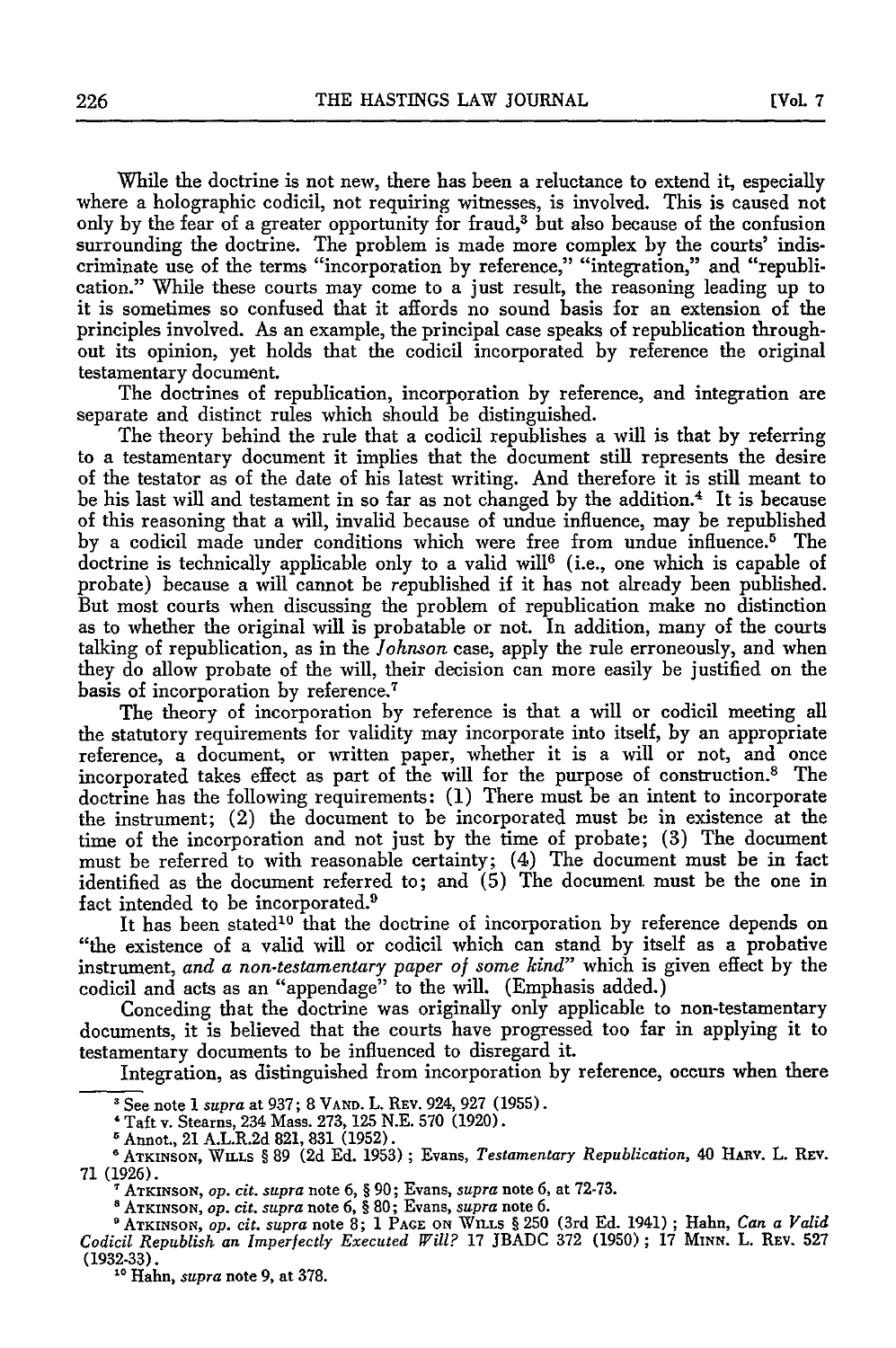is no reference to a distinctly extraneous document, but it is clear that two or more separate pieces of paper take effect as the will.<sup>11</sup> Therefore all must be present and probated as the will.<sup>12</sup> Usually the separate writings are physically connected, but this is not absolutely necessary as long as there is some way to "tie-in" the different documents.

Since it is possible for these doctrines to overlap, it is easy to see how they can be confused.

It is now settled that a codicil, properly witnessed, may incorporate by reference a will not wholly in the handwriting of the testator.<sup>13</sup> However, even among jurisdictions recognizing the doctrine, there is a split of authority as to whether such a privilege should be accorded to a holographic codicil.

In Page on Wills,  $14$  it is stated:

"The holographic will is an apparent, though not a real exception to the general rule that a codicil, if properly executed, revives a prior will. Since a holographic will must he entirely in the handwriting of the testator, a holographic codicil which is not attested, does not republish a prior will which is not entirely in the handwriting of the testator."<sup>15</sup>

The leading case cited for the above quotation is *Sharp v. Wallace.16* The Kentucky court applied a statute, similar to one in most states,  $1^7$  requiring attestation of a will not wholly written by the testator, and the rule, also recognized in most states,<sup>18</sup> that the will and codicil are to be construed as one instrument. It held that since the will and codicil, *taken as one instrument,* were *not wholly written by the testator,* it still required two witnesses to be valid. Most of the other cases denying a holographic codicil the power to incorporate or republish a non-holographic will are based on the same reasoning.<sup>19</sup> It is because of this reasoning in the *Sharp* case that it is said that the court confused integration with incorporation by reference,<sup>20</sup> since in integration the writings are considered as one instrument for all purposes, while in incorporation by reference they are considered as one instrument for the purpose of construing the will.

Since Kentucky does recognize incorporation by reference, $21$  and also recognizes that an attested codicil can *republish* a holographic will,<sup>22</sup> there is no valid reason why it should not also allow a holographic codicil to incorporate a non-holographic will. The Kentucky court uses the term "republication" when the term "incorporation" is proper and it would seem that the cases talking of "republication" where "incorporation" should be used are good authority for the incorporation by reference doctrine.<sup>23</sup> And indeed, some writers have used them as such.<sup>24</sup>

That the *Sharp* case is not deserving of its position as a leading case can readily

*"I In re* Fritz's Estate, 102 Cal.App.2d 385, 392, 227 **P.2d** 539, 543 (1951).

**' <sup>2</sup> ArKINSON,** *op. cit. supra* note **8;** see Malone, *Incorporation by Reference, of an Extrinsic Document Into a Holographic Will. 16* VA. L. REV. 571 (1929-30).

**'8 ATKINSON,** *Op. cit. supra* note **7.**

"2 **PA E,** WILLs *§* 545 (3rd **Ed.** 1941).

*15 Id.* at 14.

**18 83 Ky.** 584 (1886).

<sup>17</sup> CALIF. PROBATE CODE § 50: "... (4) There must be two attesting witnesses, each of whom must sign his name at the end of the will at the testator's request and in his presence." must sign his name at the end of the will at the testator's request and in his presence."<br><sup>18</sup>CALIF. PROBATE CODE §§ 101, 103; see Am. Jun., *Wills* § 608 n. 19 for a list of cases.

**<sup>19</sup>**Hinson v. Hinson, 280 **S.W.2d** 731 (Texas 1955) (dictum) ; Scott v. Gastright, 305 **Ky.** 340,

204 S.W.2d **367** (1947); Hewes v. Hewes, **110** Miss. 826, 71 So. 4 (1916); Gibson v. Gibson, 28 Grat. (69 Va.) 44 (1877). **'o** ATKINSON, *op. cit. supra* note **8;** Malone, *supra* note 12. *But see* Mecham, *The Integration*

*of Holographic Wills,* 12 N. **C.** L. REv. 213 (1933-34).

"See note 2 *supra.*

"Hurley v. Blankinship, 313 Ky. 49, 229 S.W.2d 963 (1950) ; Beall v. Cunningham, 3 B. Mon. 390, 42 **Ky.** 390 (1843). " See **ATKINSON,** *op. cit. supra* note 7. 22 PArE, **WILLS §** 249 n. 1 (3rd Ed. 1941) ; 21 A.L.R.2d 823 (1952).